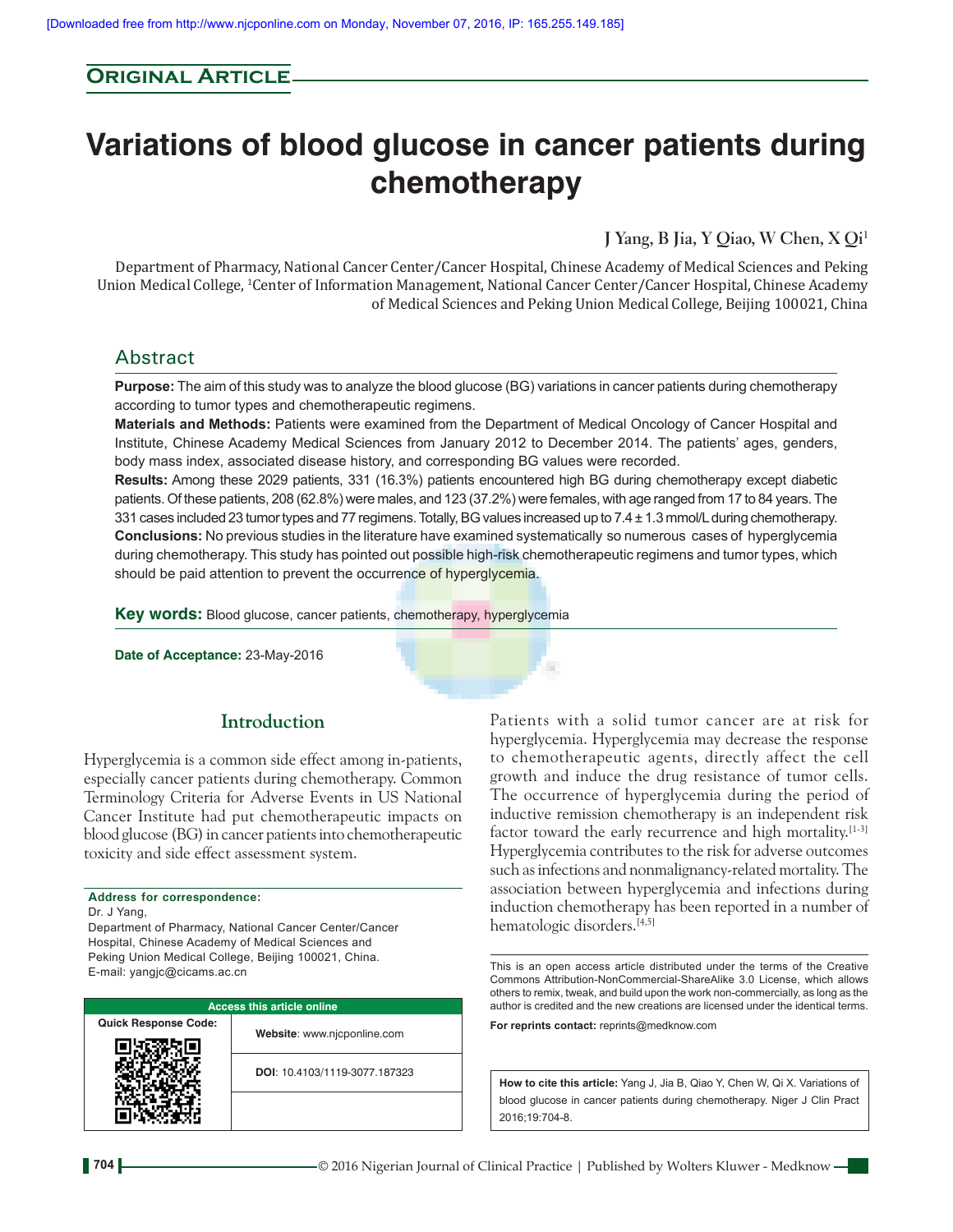Yang, *et al*.: Retrospective analyses of blood glucose variations

In addition to the effects of hyperglycemia on the biological behavior of tumor cells, the prevalence of transient hyperglycemia during induction chemotherapy has been observed, and existing evidence revealed another role of hyperglycemia in tumor treatment. Hyperglycemia during chemotherapy for hematologic and solid tumors is correlated with increased toxicity.<sup>[6]</sup> Considering associations between hyperglycemia and malignancies, the effect of hyperglycemia on cancer progression in cancer patients with abnormal BG should not be neglected.

BG level of cancer patients is greatly impacted by regimens, and our previous study found that cancer patients' BG varied differently during total parenteral nutrition treatment according to tumor types.<sup>[7]</sup> Although, there are many reports on hyperglycemia from chemotherapeutic agents such as methotrexate, cyclophosphamide, paclitaxel (PTX), which could cause diabetes, no detailed analysis of the chemotherapeutic agents and hyperglycemia are reported. To best of our knowledge, this study is the first retrospective analysis of the largest number of cancer cases in the literature. The aim of this study was to analyze the clinical features of BG in chemotherapeutic agents and regimens and discuss possible mechanism and recommend solutions in cancer patients.

# **Materials and Methods**

The data for this study were obtained by reviewing patient electric medical records of all cancer patients within chemotherapy from the Department of Medical Oncology of Cancer Hospital and Institute, Chinese Academy Medical Sciences, from January 2012 to December 2014 to evaluate the BG level during chemotherapeutic period. The BG values are fasting plasma glucose from the record. If the patient was treated with several chemotherapy regimens, BG values were recorded separately in each regimen. Before chemotherapy, all the values of BG, blood routine test, blood biochemical test, HBA1c of the patients are normal. The patients with diabetes mellitus or treated with glucocorticoid (cortisone, metacortandracin, etc.) and leukocyte-increasing drugs (recombinant human granulocyte colony‑stimulating factor, recombinant human thrombopoietin, etc.) during chemotherapy are excluded from the study.

The collected data were compiled, tabulated, and analyzed with SPSS version 21.0 (SPSS Inc., Chicago, IL, USA). Pictures were drawn with Microsoft Excel Professional 2013. Test for association was done using Chi‑square. The value of  $P < 0.05$  was considered to be statistically significant.

The study was approved by the Ethics Committee of Cancer Hospital and Institute, Chinese Academy of Medical Sciences.

## **Results**

## **Overall condition**

Among these 2029 patients, there were 331 (16.3%) patients with high BG during chemotherapy except diabetic patients. Of these patients, 208 (62.8%) were males, and 123 (37.2%) were females. The age of the patients ranged from 17 to 84 years(mean age: 56.9). A detailed distribution of the samples according to the demographic characteristics was listed in Table 1.

The 331 patients included 23 types of tumor/cancer: Lung cancer 68 (LC, 20.5%), colon cancer 63 (CC, 19.0%), rectal cancer 54 (RC, 16.3%), gastric cancer 54 (GC, 16.3%), breast cancer 30 (BC, 9.1%), lymphoma 19(5.7%) as well as 77 types of regimens in which oxaliplatin+capecitabine, oxaliplatin+tegafur, irinotecan+capecitabine, oxaliplatin+5‑fluorouracil (5‑FU), and gemcitabine+cisplatin were the top 5 high-frequent used regimens. The BG levels of these patients were located in the normal range  $(3.89 \sim 6.1 \text{ mmol/L})$  before chemotherapy and rose up onto varying degrees  $(7.4 \pm 1.3 \text{ mmol/L})$ .

#### **Blood glucose varieties**

#### *Blood glucose values variation in different tumor types*

The patients were ranked according to tumor types, and each tumor type was divided into two subgroups according to genders. BG increment in different tumor types during chemotherapy was CC>BC>GC>LC>RC in sequence [Figure 1].

The five tumor types in the high morbidity were also on the top list of effecting BG in Figure 1. The BG values were higher in female than male in RC, BC, GC, LC, and Mes, where RC differentiated the gender factor mostly. In Figure 1, BG values in male were higher than that in female in other tumor types, where more distinctions existed in PC, BN, and CN.



**Figure 1:** Blood glucose values in various tumor types. CC=Colon cancer, BC=Breast cancer, GC=Gastric cancer, LC=Lung cancer, RC=Rectal cancer, PC=Pancreatic cancer, BN=Bladder neoplasm, Lym=Lymphoma, Mes=Mesothelioma, CN=Cardiac neoplasm, Sar=Sarcoma, Rhi=Rhinocarcinoma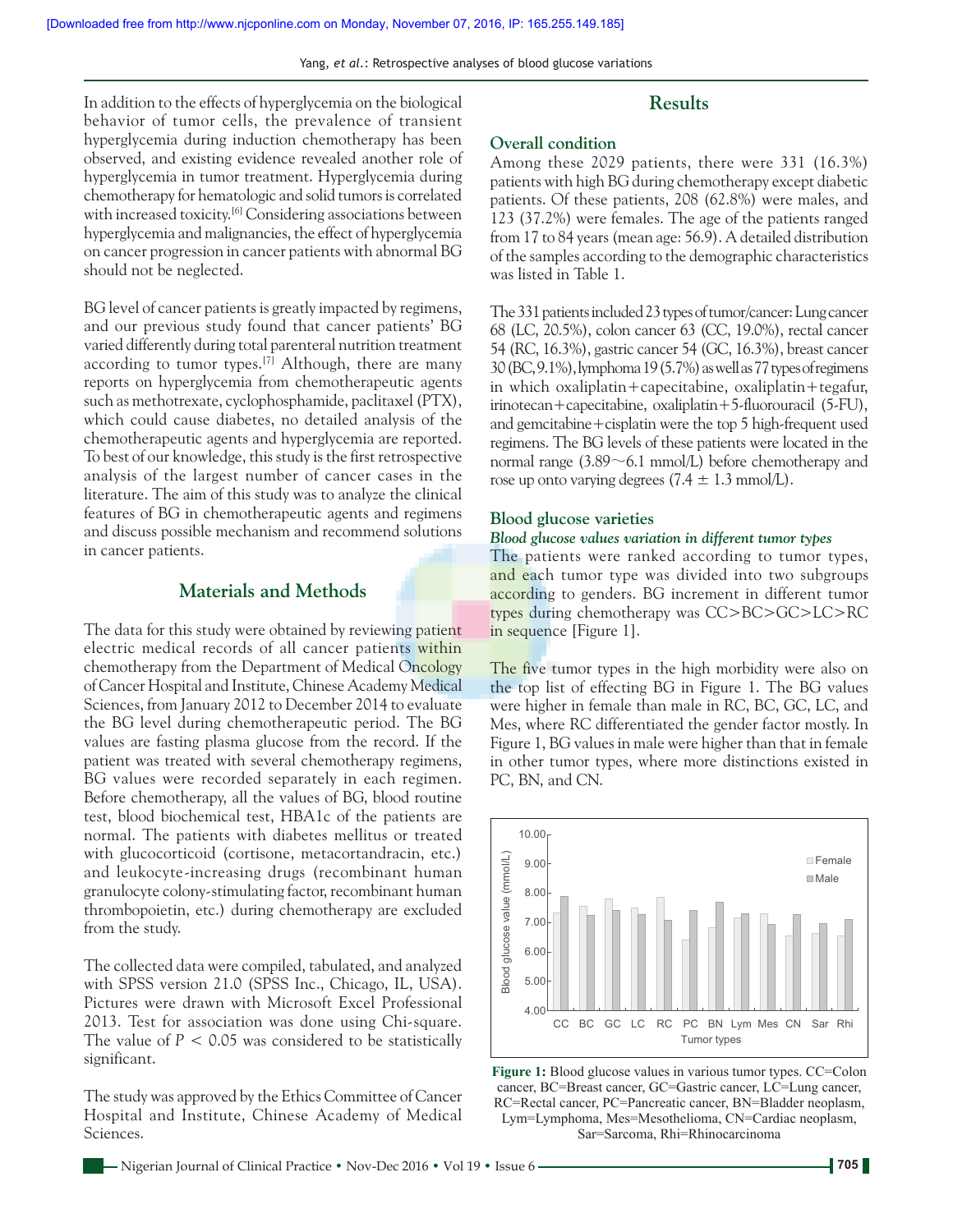Yang, *et al*.: Retrospective analyses of blood glucose variations



**Figure 2:** Blood glucose values in various chemotherapeutic agents



**Figure 3:** Blood glucose values in various chemotherapeutic regimens

| Table 1: General demographic characteristics of subjects |                |                 |                 |       |  |
|----------------------------------------------------------|----------------|-----------------|-----------------|-------|--|
| <b>Items</b>                                             | Female         | <b>Male</b>     | <b>Total</b>    | $P^*$ |  |
| n(%)                                                     | 123 (37.2)     | 208 (62.8)      | 331             |       |  |
| Age, years                                               | $55.1 \pm 9.7$ | $58.0 \pm 10.9$ | $56.9 \pm 10.6$ | 0.014 |  |
| BMI, $\text{kg/m}^2$                                     | $23.9 + 3.9$   | $24.2 \pm 3.3$  | $24.1 \pm 3.6$  | 0.380 |  |
| Family cancer history, $n$ (%)                           | 21(17.1)       | 40 (19.2)       | 61 (18.4)       | 0.625 |  |
| Hypertension, $n$ (%)                                    | 33 (26.8)      | 45 (21.6)       | 78 (23.6)       | 0.282 |  |
| Drug allergy, $n$ (%)                                    | 12 (9.8)       | 16(7.7)         | 28(8.5)         | 0.514 |  |
| Tobacco and alcohol<br>addiction, $n$ (%)                | 7(5.7)         | 119 (57.2)      | 126 (38.1)      | 0.000 |  |

\*Age and BMI *P* values were tested with *t*‑test, double tails. Other *P* values were tested with Chi-square. BMI=Body mass index

#### *Blood glucose values variation in different chemotherapeutic regimens*

As there were so many chemotherapeutic regimens of the patients that there existed only one recorded case in some regimens; therefore, these kinds of cases were excluded in the following comparisons. Figures 2 and 3 listed out the common chemotherapeutic agents/regimens results, excluding one‑case conditions.

The chemotherapeutic regimens were classified and aggregated according to chemotherapeutic agents and ranked according to BG values. The BG values increased much within 5‑FU, irinotecan, etoposide, PTX, and tegafur. Gender factor differentiated much within 5‑FU, carboplatin, docetaxel, gemcitabine [Figure 2].

Since 5‑FU, irinotecan, and oxaliplatin are currently used as "three carriages" in chemotherapy. Our study displayed that all the BG values increased highly after chemotherapy in cancer patients, especially within 5‑FU, irinotecan.

Most patients are treated with regimens instead of single chemotherapeutic agent; here, BG values were highest within cisplatin+tegafur and lowest within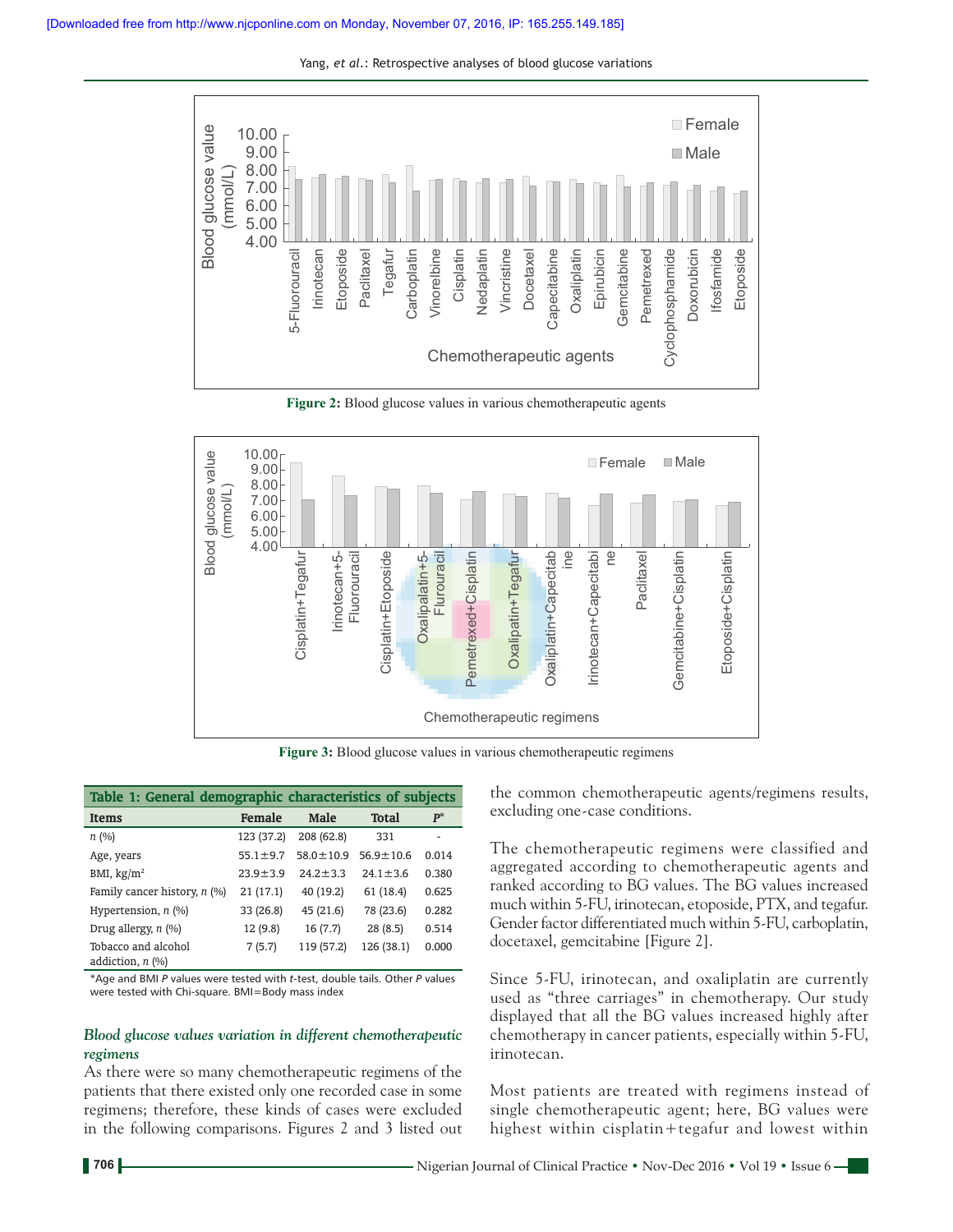etoposide+cisplatin in sequence in Figure 3 and gender factor differentiated much in two regimens of cisplatin+tegafur and irinotecan+5‑FU.

## **Discussion**

Cancers of lung, female breast, stomach, liver, colon and rectum, esophageal, cervix, uterus, prostate, and ovary were the most common cancers; LC, liver cancer, stomach cancer, esophageal cancer, colorectal cancer, female BC, pancreatic cancer, brain tumor, cervical cancer, and leukemia were the leading causes of cancer death.[8]

**Mechanism of chemotherapy‑induced hyperglycemia**

Recently, cancer doctors increasingly concerned chemotherapy-induced hyperglycemia or secondary diabetes mellitus. Glycometabolism disorders emerged after chemotherapy, which caused BG values significantly high or even diabetes mellitus. It would pause chemotherapy and impact patient life quality. Hyperglycemia, the most important features of diabetes, may be responsible for the excess glucose supply for these glucose-hungry cells and it contributes to apoptosis resistance, oncogenesis, and tumor cell resistance to chemotherapy.[3] Cancer and T2M follow similar pathogenesis with immune disorders, nuclear factor kappa-light-chain-enhancer of activated B cells, etc., When cancer and diabetes mellitus coexist, the mutual effects deteriorate patients' condition.<sup>[9,10]</sup>

Hyperglycemia favors proliferation of MCF-7 cells and increases expression of cell cycle regulatory proteins cyclin E and cyclin‑dependent kinases‑2. Hyperglycemia enhances the cytotoxicity of carboplatin and 5‑FU in MCF‑7 cells. Hyperglycemia reduces the expression of P‑glycoprotein and promotes cell killing by increasing drug accumulation.[11]

Some chemotherapeutic agents damage insulin β cell, impact insulin synthesis and secretion, block BG control, and induce diabetes. In addition, the agents damage hepatic or renal function to influence glycometabolism. Renal dysfunction reduces the insulin inactivation in kidney and insensitivity of insulin receptor so as to influence glycometabolism.

The target of PTX is microtubule and microfilament system. PTX inhibits insulin secretion and releases to increase BG. The mechanism of capecitabine‑induced hypertriglyceridemia may be due to the decreased the activities of lipoprotein lipase and hepatic triglyceride lipase.<sup>[12]</sup> 5-FU-induced hyperglycemia appears to be mediated in part by a relatively deficient insulin secretion to glucose stimulation. A relative deficiency in insulin secretion following 5-FU treatment appears to be related to β cells function impairs with islet cell ultrastructural changes induced by 5‑FU.[13] HG attenuates growth inhibition of 5‑FU and decreased cell death and increased DNA replication may account for the attenuating effect of a high‑glucose environment on 5‑FU‑induced tumor growth inhibition.[14]

### **Influence from tumor types**

Cancer itself could also cause glycometabolism disorder. A significantly higher incidence of impaired glucose metabolism (IGM) appears to occur in colorectal cancer patients than in the healthy population. There was a significantly higher incidence of (IGM‑diabetes mellitus or IGT) in colorectal cancer subjects.<sup>[15]</sup>

Serum glucose and insulin levels were higher in the patients with colorectal cancer than in healthy controls. Hyperinsulinemia is occasionally seen in patients with colorectal cancer. Hyperinsulinemia may be one of the causes of colorectal cancer, and we have to control hyperinsulinemia to prevent recurrence of colorectal cancer even after curative resection.<sup>[16]</sup>

#### **Recommended solutions**

Controlling hyperglycemia may have important therapeutic implications in cancer patients. Strict BG control with intensive insulin therapy also has been shown to reduce morbidity and mortality among critically ill patients in a surgical intensive care unit.<sup>[17]</sup> Basically, the inductive chemotherapy‑induced hyperglycemia is still using the insulin to control the BG clinically.<sup>[5]</sup>

Therefore, in the clinical works, the monitoring toward the BG level should be paid attention to during the inductive chemotherapy, especially toward the population with high-risk of hyperglycemia, it should be active to prevent the occurrence of hyperglycemia.<sup>[5]</sup> First, patients must be completely evaluated before treatment, and set up intact BG record and related drug usage record, especially HbA1 monitoring before and during chemotherapy to prevent T2M. Second, except preventing cardiac, renal, or hepatic toxic drugs, patients should be supplied blood volume, corrected water and electrolyte disorders, adjusted insulin dosage and controlled blood pressure, reduced blood viscosity so as to prevent side effects, such as chemotherapy‑induced nausea and vomiting, severe dehydration, hyperglycemia, diabetic ketoacidosis, and hyperosmolar nonketotic coma etc.

The hyperglycemic incidence (16.3%) in this paper was close to the literature  $(19.9\%, 14\%).$ <sup>[1,18]</sup> The limits of this study lied in the use of a retrospective analysis. Thus, the impacts of insulin therapy intensity toward the prognosis of hyperglycemic cancer patients could not be assessed. Therefore, the number of patients with overt hyperglycemia may be underestimated. As for the direct comparison during chemotherapy in this paper, there were